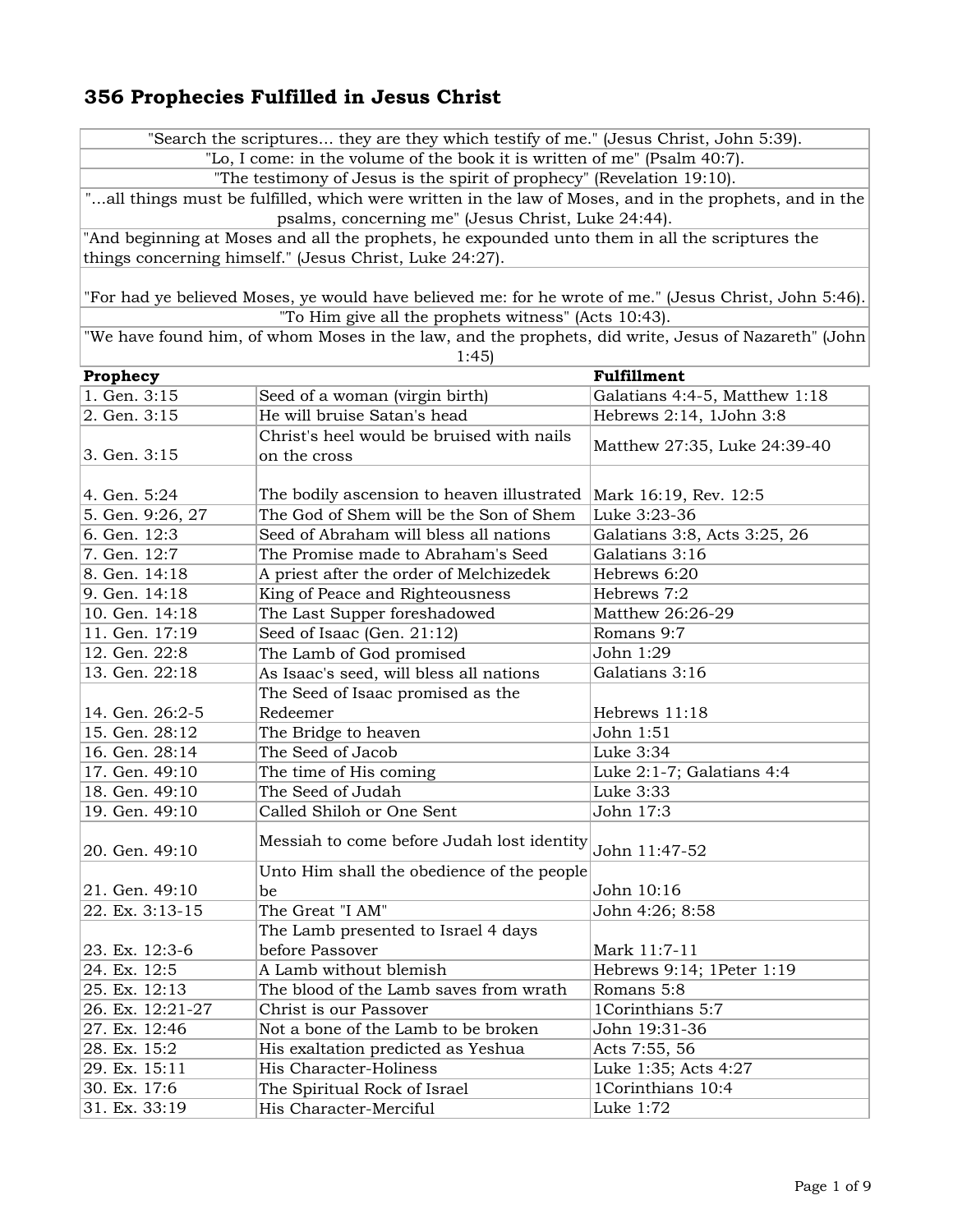|                     | His sacrifice a sweet smelling savor unto          |                               |
|---------------------|----------------------------------------------------|-------------------------------|
| 32. Lev. 1:2-9      | God                                                | Ephesians 5:2                 |
| 33. Lev. 14:11      | The leper cleansed-Sign to priesthood              | Luke 5:12-14; Acts 6:7        |
| 34. Lev. 16:15-17   | Prefigures Christ's once-for-all death             | Hebrews 9:7-14                |
| 35. Lev. 16:27      | Suffering outside the Camp                         | Matthew 27:33; Heb. 13:11, 12 |
| 36. Lev. 17:11      | The Blood-the life of the flesh                    | Matthew 26:28; Mark 10:45     |
| 37. Lev. 17:11      | It is the blood that makes atonement               | Rom. 3:23-24; 1John 1:7       |
| 38. Lev. 23:36-37   | The Drink-offering: "If any man thirst"            | John 7:37                     |
| 39. Num. 9:12       | Not a bone of Him broken                           | John 19:31-36                 |
| 40. Num. 21:9       | The serpent on a pole-Christ lifted up             | John 3:14-18; 12:32           |
| 41. Num. 24:17      | Time: "I shall see him, but not now."              | John 1:14; Galatians 4:4      |
| 42. Deut. 18:15     | "This is of a truth that prophet."                 | John 6:14                     |
|                     | "Had ye believed Moses, ye would believe           |                               |
| 43. Deut. 18:15-16  | me."                                               | John 5:45-47                  |
| 44. Deut. 18:18     | Sent by the Father to speak His word               | John 8:28, 29                 |
| 45. Deut. 18:19     | Whoever will not hear must bear his sin            | Acts 3:22-23                  |
| 46. Deut. 21:23     | Cursed is he that hangs on a tree                  | Galatians 3:10-13             |
| 47. Joshua 5:14-15  | The Captain of our salvation                       | Hebrews 2:10                  |
| 48. Ruth 4:4-10     | Christ, our kinsman, has redeemed us               | Ephesians 1:3-7               |
| 49. 1 Sam. 2:35     | A Faithful Priest                                  | Heb. 2:17; 3:1-3, 6; 7:24-25  |
| 50. 1 Sam. 2:10     | Shall be an anointed King to the Lord              | Mt. 28:18, John 12:15         |
| 51. 2 Sam. 7:12     | David's Seed                                       | Matthew 1:1                   |
| 52. 2 Sam. 7:13     | His Kingdom is everlasting                         | 2Peter 1:11                   |
| 53. 2 Sam. 7:14     | The Son of God                                     | Luke 1:32, Romans 1:3-4       |
| 54. 2 Sam. 7:16     | David's house established forever                  | Luke 3:31; Rev. 22:16         |
|                     |                                                    |                               |
|                     |                                                    |                               |
|                     | The bodily ascension to heaven illustrated         |                               |
| 55. 2 Ki. 2:11      |                                                    | Luke 24:51                    |
| 56. 1 Chr. 17:11    | David's Seed                                       | Matthew 1:1; 9:27             |
| 57. 1 Chr. 17:12-13 | To reign on David's throne forever                 | Luke 1:32, 33                 |
| 58. 1 Chr. 17:13    | "I will be His Father, Hemy Son."                  | Hebrews 1:5                   |
| 59. Job 9:32-33     | Mediator between man and God                       | 1 Timothy 2:5                 |
| 60. Job 19:23-27    | The Resurrection predicted                         | John 5:24-29                  |
| 61. Psa. 2:1-3      | The enmity of kings foreordained                   | Acts 4:25-28                  |
| 62. Psa. 2:2        | To own the title, Anointed (Christ)                | John 1:41, Acts 2:36          |
| 63. Psa. 2:6        | His Character-Holiness                             | John 8:46; Revelation 3:7     |
| 64. Psa. 2:6        | To own the title King                              | Matthew 2:2                   |
| 65. Psa. 2:7        | Declared the Beloved Son                           | Matthew 3:17, Romans 1:4      |
| 66. Psa. 2:7, 8     | The Crucifixion and Resurrection                   |                               |
|                     | intimated                                          | Acts 13:29-33                 |
| 67. Psa. 2:8, 9     | Rule the nations with a rod of iron                | Rev. 2:27; 12:5; 19:15        |
| 68. Psa. 2:12       | Life comes through faith in Him                    | John 20:31                    |
| 69. Psa. 8:2        | The mouths of babes perfect His praise             | Matthew 21:16                 |
| 70. Psa. 8:5, 6     | His humiliation and exaltation                     | Hebrews 2:5-9                 |
| 71. Psa. 9:7-10     | Judge the world in righteousness                   | Acts 17:31                    |
| 72. Psa. 16:10      | Was not to see corruption                          | Acts 2:31; 13:35              |
| 73. Psa. 16:9-11    | Was to arise from the dead                         | John 20:9                     |
| 74. Psa. 17:15      | The resurrection predicted                         | Luke 24:6                     |
| 75. Psa. 18:2-3     | The horn of salvation                              | Luke 1:69-71                  |
| 76. Psa. 22:1       | Forsaken because of sins of others                 | 2 Corinthians 5:21            |
| 77. Psa. 22:1       | "My God, my God, why hast thou forsaken<br>$me?$ " | Matthew 27:46                 |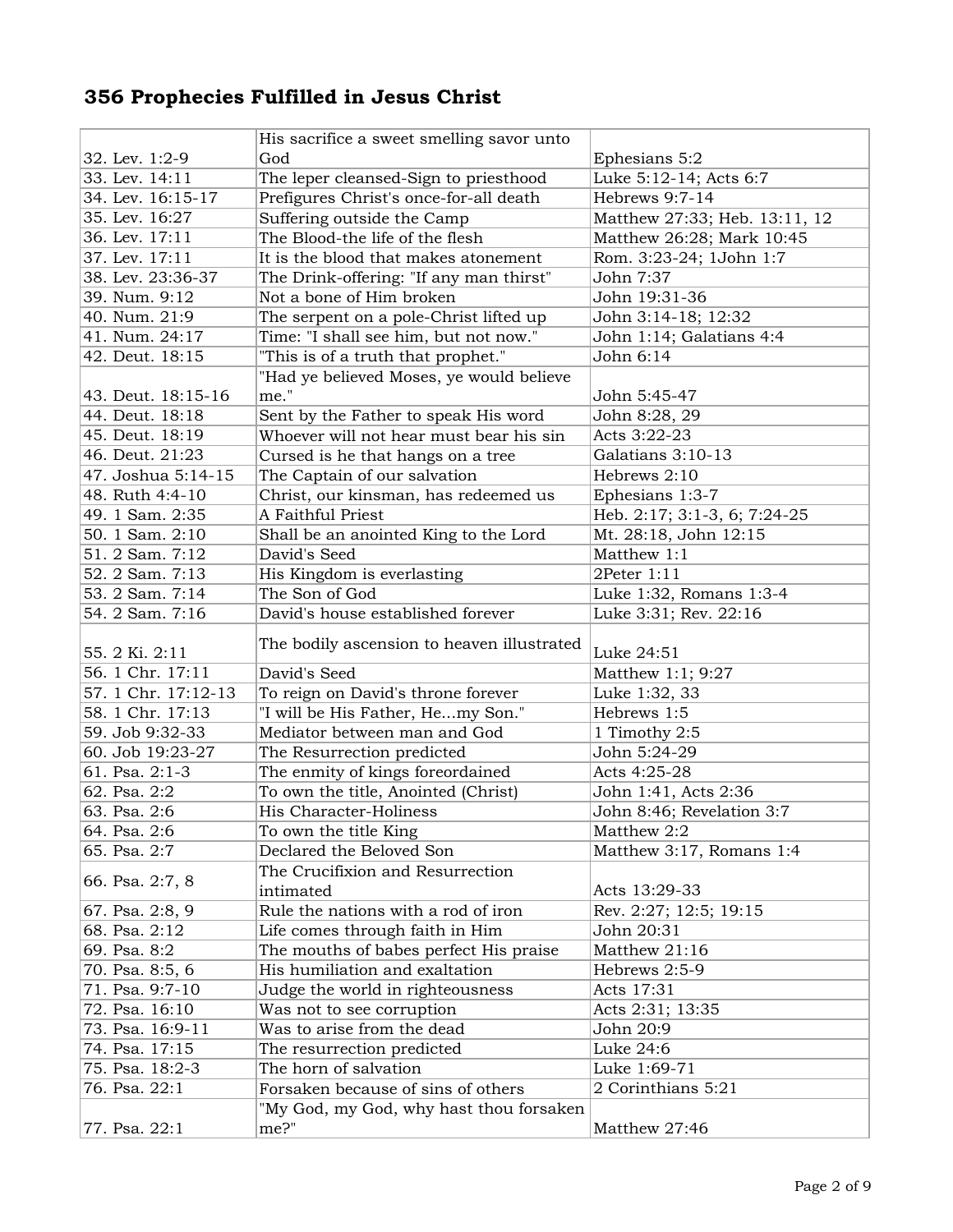| 78. Psa. 22:2       | Darkness upon Calvary for three hours         | Matthew 27:45                      |
|---------------------|-----------------------------------------------|------------------------------------|
|                     |                                               |                                    |
| 79. Psa. 22:7       | They shoot out the lip and shake the head     | Matthew 27:39-44                   |
| 80. Psa. 22:8       | "He trusted in God, let Him deliver Him"      | Matthew 27:43                      |
| 81. Psa. 22:9-10    | Born the Saviour                              | Luke 2:7                           |
| 82. Psa. 22:12-13   | They seek His death                           | John 19:6                          |
|                     | His blood poured out when they pierced        |                                    |
| 83. Psa. 22:14      | His side                                      | John 19:34                         |
| 84. Psa. 22:14, 15  | Suffered agony on Calvary                     | Mark 15:34-37                      |
| 85. Psa. 22:15      | He thirsted                                   | John 19:28                         |
| 86. Psa. 22:16      | They pierced His hands and His feet           | John 19:34, 37; 20:27              |
| 87. Psa. 22:17, 18  | Stripped Him before the stares of men         | Luke 23:34, 35                     |
| 88. Psa. 22:18      | They parted His garments                      | John 19:23, 24                     |
| 89. Psa. 22:20, 21  | He committed Himself to God                   | Luke 23:46                         |
| 90. Psa. 22:20, 21  | Satanic power bruising the Redeemer's<br>heel | Hebrews 2:14                       |
| 91. Psa. 22:22      | His Resurrection declared                     | John 20:17                         |
| 92. Psa. 22:27-28   | He shall be the governor of the nations       | Colossians 1:16                    |
| 93. Psa. 22:31      | "It is finished"                              | John 19:30, Heb. 10:10, 12, 14, 18 |
| 94. Psa. 23:1       | "I am the Good Shepherd"                      | John 10:11, 1Peter 2:25            |
| 95. Psa. 24:3       | His exaltation predicted                      | Acts 1:11; Philippians 2:9         |
| 96. Psa. 30:3       | His resurrection predicted                    | Acts 2:32                          |
| 97. Psa. 31:5       | "Into thy hands I commit my spirit"           | Luke 23:46                         |
| 98. Psa. 31:11      | His acquaintances fled from Him               | Mark 14:50                         |
| 99. Psa. 31:13      | They took counsel to put Him to death         | Mt. 27:1, John 11:53               |
| 100. Psa. 31:14, 15 | "He trusted in God, let Him deliver him"      | Matthew 27:43                      |
| 101. Psa. 34:20     | Not a bone of Him broken                      | John 19:31-36                      |
| 102. Psa. 35:11     | False witnesses rose up against Him           | Matthew 26:59                      |
| 103. Psa. 35:19     | He was hated without a cause                  | John 15:25                         |
| 104. Psa. 38:11     | His friends stood afar off                    | Luke 23:49                         |
| 105. Psa. 38:12     | Enemies try to entangle Him by craft          | Mark 14:1, Mt. 22:15               |
| 106. Psa. 38:12-13  | Silent before His accusers                    | Matthew 27:12-14                   |
| 107. Psa. 38:20     | He went about doing good                      | Acts 10:38                         |
| 108. Psa. 40:2-5    | The joy of His resurrection predicted         | John 20:20                         |
| 109. Psa. 40:6-8    | His delight-the will of the Father            | John 4:34, Heb. 10:5-10            |
|                     | He was to preach the Righteousness in         |                                    |
| 110. Psa. 40:9      | Israel                                        | Matthew 4:17                       |
| 111. Psa. 40:14     | Confronted by adversaries in the Garden       | John 18:4-6                        |
| 112. Psa. 41:9      | Betrayed by a familiar friend                 | John 13:18                         |
| 113. Psa. 45:2      | Words of Grace come from His lips             | John 1:17, Luke 4:22               |
| 114. Psa. 45:6      | To own the title, God or Elohim               | Hebrews 1:8                        |
| 115. Psa. 45:7      | A special anointing by the Holy Spirit        | Mt. 3:16; Heb. 1:9                 |
| 116. Psa. 45:7, 8   | Called the Christ (Messiah or Anointed)       | Luke 2:11                          |
| 117. Psa. 45:17     | His name remembered forever                   | Ephesians 1:20-21, Heb. 1:8        |
| 118. Psa. 55:12-14  | Betrayed by a friend, not an enemy            | John 13:18                         |
| 119. Psa. 55:15     | Unrepentant death of the Betrayer             | Matthew 27:3-5; Acts 1:16-19       |
| 120. Psa. 68:18     | To give gifts to men                          | Ephesians 4:7-16                   |
| 121. Psa. 68:18     | Ascended into Heaven                          | Luke 24:51                         |
| 122. Psa. 69:4      | Hated without a cause                         | John 15:25                         |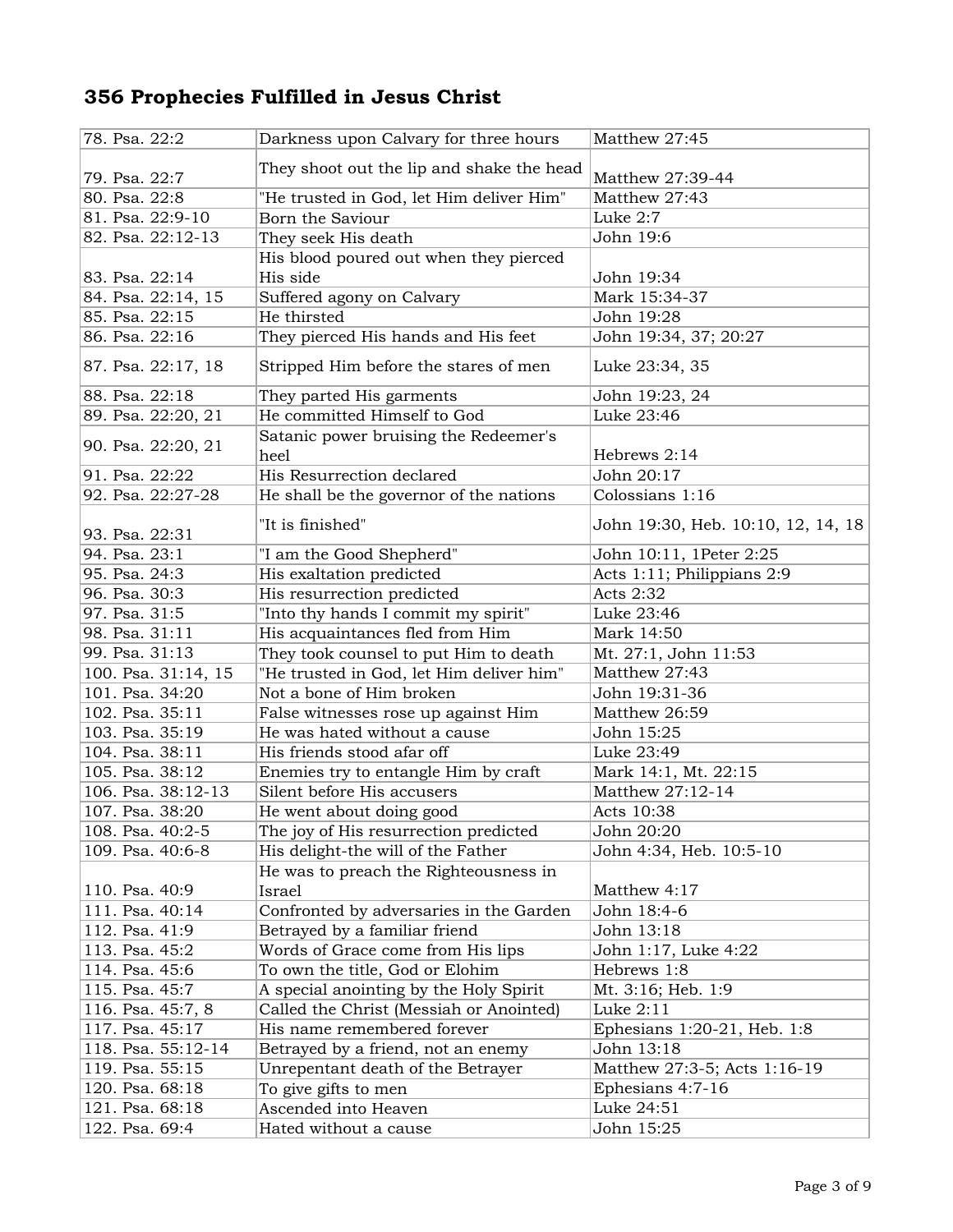| 123. Psa. 69:8       | A stranger to own brethren                             | John 1:11; 7:5            |
|----------------------|--------------------------------------------------------|---------------------------|
| 124. Psa. 69:9       | Zealous for the Lord's House                           | John 2:17                 |
|                      | Messiah's anguish of soul before                       |                           |
| 125. Psa. 69:14-20   | crucifixion                                            | Matthew 26:36-45          |
| 126. Psa. 69:20      | "My soul is exceeding sorrowful."                      | Matthew 26:38             |
| 127. Psa. 69:21      | Given vinegar in thirst                                | Matthew 27:34             |
| 128. Psa. 69:26      | The Saviour given and smitten by God                   | John 17:4; 18:11          |
| 129. Psa. 72:10, 11  | Great persons were to visit Him                        | Matthew 2:1-11            |
| 130. Psa. 72:16      | The corn of wheat to fall into the Ground              | John 12:24-25             |
| 131. Psa. 72:17      | Belief on His name will produce offspring              | John 1:12, 13             |
| 132. Psa. 72:17      | All nations shall be blessed by Him                    | Galatians 3:8             |
| 133. Psa. 72:17      | All nations shall call Him blessed                     | John 12:13, Rev. 5:8-12   |
| 134. Psa. 78:1-2     | He would teach in parables                             | Matthew 13:34-35          |
|                      | To speak the Wisdom of God with                        |                           |
| 135. Psa. 78:2       | authority                                              | Matthew 7:29              |
| 136. Psa. 80:17      | The Man of God's right hand                            | Mark 14:61-62             |
| 137. Psa. 88         | The Suffering and Reproach of Calvary                  | Matthew 27:26-50          |
| 138. Psa. 88:8       | They stood afar off and watched                        | Luke 23:49                |
| 139. Psa. 89:9       | He calms the wind and the sea                          | Matthew 8:26              |
| 140. Psa. 89:27      | Firstborn                                              | Colossians 1:15, 18       |
|                      |                                                        |                           |
| 141. Psa. 89:27      | Emmanuel to be higher than earthly kings Luke 1:32, 33 |                           |
| 142. Psa. 89:35-37   | David's Seed, throne, kingdom endure<br>forever        | Luke 1:32, 33             |
| 143. Psa. 89:36-37   | His character-Faithfulness                             | Revelation 1:5; 19:11     |
| 144. Psa. 90:2       | He is from everlasting (Micah 5:2)                     | John 1:1                  |
| 145. Psa. 91:11, 12  | Identified as Messianic; used to tempt<br>Christ       | Luke 4:10, 11             |
| 146. Psa. 97:9       | His exaltation predicted                               | Acts 1:11; Ephesians 1:20 |
| 147. Psa. 100:5      | His character-Goodness                                 | Matthew 19:16, 17         |
| 148. Psa. 102:1-11   | The Suffering and Reproach of Calvary                  | John 19:16-30             |
| 149. Psa. 102:25-27  | Messiah is the Preexistent Son                         | Hebrews 1:10-12           |
| 150. Psa. 109:25     | Ridiculed                                              | Matthew 27:39             |
| 151. Psa. 110:1      | Son of David                                           | Matthew 22:42-43          |
| 152. Psa. 110:1      | To ascend to the right-hand of the Father              | Mark 16:19                |
| 153. Psa. 110:1      | David's son called Lord                                | Matthew 22:44, 45         |
| 154. Psa. 110:4      | A priest after Melchizedek's order                     | Hebrews 6:20              |
|                      | His character-Compassionate, Gracious,                 |                           |
| 155. Psa. 112:4      | et al                                                  | Matthew 9:36              |
| 156. Psa. 118:17, 18 | Messiah's Resurrection assured                         | Luke 24:5-7; 1Cor. 15:20  |
| 157. Psa. 118:22, 23 | The rejected stone is Head of the corner               | Matthew 21:42, 43         |
| 158. Psa. 118:26     | The Blessed One presented to Israel                    | Matthew 21:9              |
| 159. Psa. 118:26     | To come while Temple standing                          | Matthew 21:12-15          |
| 160. Psa. 132:11     | The Seed of David (the fruit of His Body)              | Luke 1:32, Act 2:30       |
| 161. Psa. 129:3      | He was scourged                                        | Matthew 27:26             |
|                      | The supremacy of David's Seed amazes                   |                           |
| 162. Psa. 138:1-6    | kings                                                  | Matthew 2:2-6             |
| 163. Psa. 147:3, 6   | The earthly ministry of Christ described               | Luke 4:18                 |
| 164. Prov. 1:23      | He will send the Spirit of God                         | John 16:7                 |
| 165. Prov. 8:23      | Foreordained from everlasting                          | Rev. 13:8, 1Peter 1:19-20 |
| 166. Song. 5:16      | The altogether lovely One                              | John 1:17                 |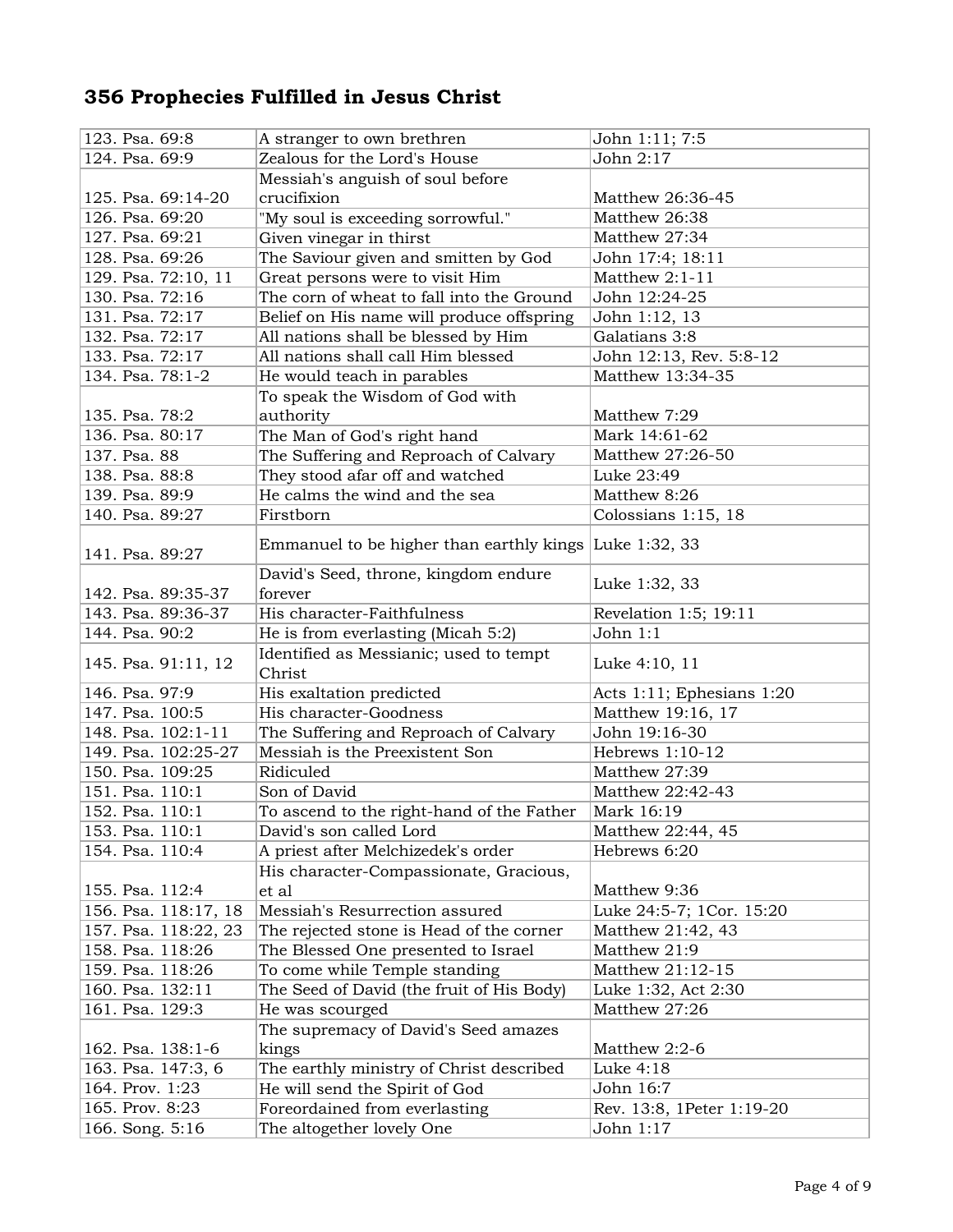| 167. Isa. 2:3     | He shall teach all nations                 | John 4:25                        |
|-------------------|--------------------------------------------|----------------------------------|
| 168. Isa. 2:4     | He shall judge among the nations           | John 5:22                        |
| 169. Isa. 6:1     | When Isaiah saw His glory                  | John 12:40-41                    |
| 170. Isa. 6:8     | The One Sent by God                        | John 12:38-45                    |
| 171. Isa. 6:9-10  | Parables fall on deaf ears                 | Matthew 13:13-15                 |
| 172. Isa. 6:9-12  | Blinded to Christ and deaf to His words    | Acts 28:23-29                    |
| 173. Isa. 7:14    | To be born of a virgin                     | Luke 1:35                        |
| 174. Isa. 7:14    | To be Emmanuel-God with us                 | Matthew 1:18-23, 1Tim. 3:16      |
| 175. Isa. 8:8     | Called Emmanuel                            | Matthew 1:23                     |
| 176. Isa. 8:14    | A stone of stumbling, a Rock of offense    | 1Peter 2:8                       |
| 177. Isa. 9:1, 2  | His ministry to begin in Galilee           | Matthew 4:12-17                  |
| 178. Isa. 9:6     | A child born-Humanity                      | Luke 1:31                        |
| 179. Isa. 9:6     | A Son given-Deity                          | Luke 1:32, John 1:14, 1Tim. 3:16 |
|                   |                                            |                                  |
| 180. Isa. 9:6     | Declared to be the Son of God with power   | Romans 1:3, 4                    |
| 181. Isa. 9:6     | The Wonderful One, Peleh                   | Luke 4:22                        |
| 182. Isa. 9:6     | The Counsellor, Yaatz                      | Matthew 13:54                    |
| 183. Isa. 9:6     | The Mighty God, El Gibor                   | 1Cor. 1:24, Titus 2:13           |
| 184. Isa. 9:6     | The Everlasting Father, Avi Adth           | John 8:58; 10:30                 |
| 185. Isa. 9:6     | The Prince of Peace, Sar Shalom            | John 16:33                       |
| 186. Isa. 9:7     | Inherits the throne of David               | Luke 1:32                        |
| 187. Isa. 9:7     | His Character-Just                         | John 5:30                        |
|                   | No end to his Government, Throne, and      |                                  |
| 188. Isa. 9:7     | kingdom                                    | Luke 1:33                        |
| 189. Isa. 11:1    | Called a Nazarene-the Branch, Netzer       | Matthew 2:23                     |
| 190. Isa. 11:1    | A rod out of Jesse-Son of Jesse            | Luke 3:23, 32                    |
| 191. Isa. 11:2    | Anointed One by the Spirit                 | Matthew 3:16, 17, Acts 10:38     |
| 192. Isa. 11:2    | His Character-Wisdom, Knowledge, et al     | Colossians 2:3                   |
| 193. Isa. 11:3    | He would know their thoughts               | Luke 6:8, John 2:25              |
| 194. Isa. 11:4    | Judge in righteousness                     | Acts 17:31                       |
| 195. Isa. 11:4    | Judges with the sword of His mouth         | Rev. 2:16; 19:11, 15             |
| 196. Isa. 11:5    | Character: Righteous & Faithful            | Rev. 19:11                       |
| 197. Isa. 11:10   | The Gentiles seek Him                      | John 12:18-21                    |
| 198. Isa. 12:2    | Called Jesus-Yeshua                        | Matthew 1:21                     |
| 199. Isa. 22:22   | The One given all authority to govern      | Revelation 3:7                   |
| 200. Isa. 25:8    | The Resurrection predicted                 | 1Corinthians 15:54               |
| 201. Isa. 26:19   | His power of Resurrection predicted        | Matthew 27:50-54                 |
| 202. Isa. 28:16   | The Messiah is the precious corner stone   | Acts 4:11, 12                    |
| 203. Isa. 28:16   | The Sure Foundation                        | 1Corinthians 3:11, Mt. 16:18     |
|                   | He indicated hypocritical obedience to His |                                  |
| 204. Isa. 29:13   | Word                                       | Matthew 15:7-9                   |
| 205. Isa. 29:14   | The wise are confounded by the Word        | 1Corinthians 1:18-31             |
| 206. Isa. 32:2    | A Refuge-A man shall be a hiding place     | Matthew 23:37                    |
| 207. Isa. 35:4    | He will come and save you                  | Matthew 1:21                     |
| 208. Isa. 35:5-6  | To have a ministry of miracles             | Matthew 11:2-6                   |
| 209. Isa. 40:3, 4 | Preceded by forerunner                     | John 1:23                        |
| 210. Isa. 40:9    | "Behold your God."                         | John 1:36; 19:14                 |
| 211. Isa. 40:10.  | He will come to reward                     | Revelation 22:12                 |
| 212. Isa. 40:11   | A shepherd-compassionate life-giver        | John 10:10-18                    |
|                   | The Servant-as a faithful, patient         |                                  |
| 213. Isa. 42:1-4  | redeemer                                   | Matthew 12:18-21                 |
|                   |                                            |                                  |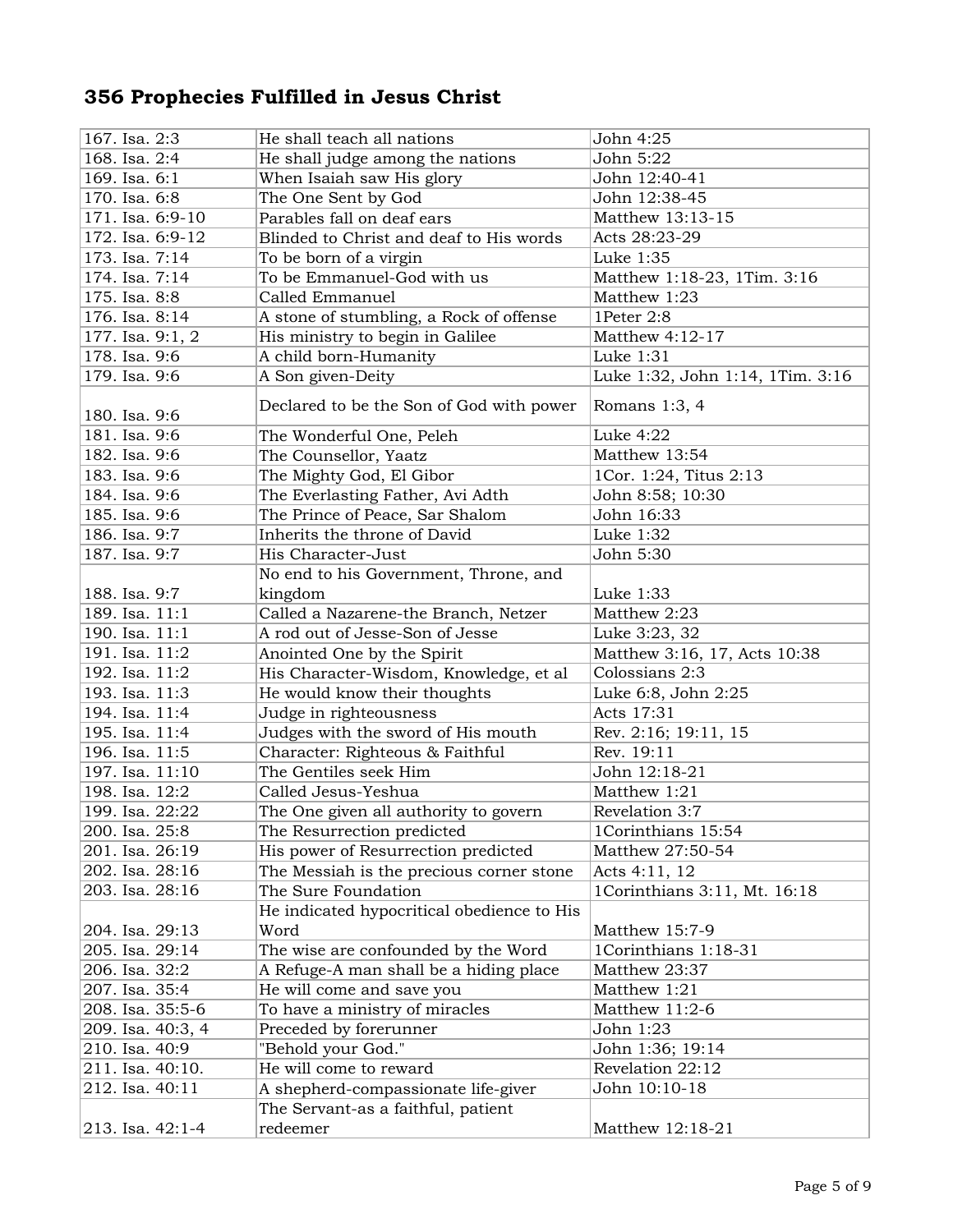| 214. Isa. 42:2                     | Meek and lowly                                                          | Matthew 11:28-30                |
|------------------------------------|-------------------------------------------------------------------------|---------------------------------|
| 215. Isa. 42:3                     | He brings hope for the hopeless                                         | Mt. 12:14-21; John 4:1-54       |
| 216. Isa. 42:4                     | The nations shall wait on His teachings                                 | John 12:20-26                   |
| 217. Isa. 42:6                     | The Light (salvation) of the Gentiles                                   | Luke 2:32                       |
| 218. Isa. 42:1, 6                  | His is a worldwide compassion                                           | Matthew 28:19, 20               |
| 219. Isa. 42:7                     | Blind eyes opened.                                                      | John 9:25-38                    |
| 220. Isa. 43:11                    | He is the only Saviour.                                                 | Acts 4:12                       |
| 221. Isa. 44:3                     | He will send the Spirit of God                                          | John 16:7, 13                   |
| 222. Isa. 45:21-25                 | He is Lord and Saviour                                                  | Philippians 3:20, Titus 2:13    |
| 223. Isa. 45:23                    | He will be the Judge                                                    | John 5:22; Romans 14:11         |
| 224. Isa. 46:9, 10                 | Declares things not yet done                                            | John 13:19                      |
| 225. Isa. 48:12                    | The First and the Last                                                  | John 1:30, Revelation 1:8, 17   |
| 226. Isa. 48:16, 17                | He came as a Teacher                                                    | John 3:2                        |
| 227. Isa. 49:1                     | Called from the womb-His humanity                                       | Matthew 1:18                    |
| 228. Isa. 49:5                     | A Servant from the womb.                                                | Luke 1:31, Philippians 2:7      |
| 229. Isa. 49:6                     | He will restore Israel                                                  | Acts 3:19-21; 15:16-17          |
| 230. Isa. 49:6                     | He is Salvation for Israel                                              | Luke 2:29-32                    |
| 231. Isa. 49:6                     | He is the Light of the Gentiles                                         | John 8:12, Acts 13:47           |
|                                    |                                                                         |                                 |
| 232. Isa. 49:6                     | He is Salvation unto the ends of the earth                              | Acts 15:7-18                    |
| 233. Isa. 49:7                     | He is despised of the Nation                                            | John 1:11; 8:48-49; 19:14-15    |
|                                    | Heaven is clothed in black at His                                       |                                 |
| 234. Isa. 50:3                     | humiliation                                                             | Luke 23:44, 45                  |
| 235. Isa. 50:4                     | He is a learned counselor for the weary                                 | Matthew 7:29; 11:28, 29         |
| 236. Isa. 50:5                     | The Servant bound willingly to obedience                                | Matthew 26:39                   |
|                                    |                                                                         | Matthew 27:26                   |
| 237. Isa. 50:6                     | "I gave my back to the smiters."<br>He was smitten on the cheeks        |                                 |
| 238. Isa. 50:6                     |                                                                         | Matthew 26:67                   |
| 239. Isa. 50:6                     | He was spat upon                                                        | Matthew 27:30                   |
| 240. Isa. 52:7                     | Published good tidings upon mountains                                   | Matthew 5:12; 15:29; 28:16      |
|                                    | The Servant exalted                                                     | Acts 1:8-11; Eph. 1:19-22, Php. |
| 241. Isa. 52:13<br>242. Isa. 52:14 |                                                                         | $2:5-9$                         |
|                                    | The Servant shockingly abused                                           | Luke 18:31-34; Mt. 26:67, 68    |
| 243. Isa. 52:15                    | Nations startled by message of the Servant Luke 18:31-34; Mt. 26:67, 68 |                                 |
| 244. Isa. 52:15                    | His blood shed sprinkles nations                                        | Hebrews 9:13-14, Rev. 1:5       |
| 245. Isa. 53:1                     | His people would not believe Him                                        | John 12:37-38                   |
| 246. Isa. 53:2                     | Appearance of an ordinary man                                           | Philippians 2:6-8               |
| 247. Isa. 53:3                     | Despised                                                                | Luke 4:28-29                    |
| 248. Isa. 53:3                     | Rejected                                                                | Matthew 27:21-23                |
|                                    |                                                                         | Matthew 26:37-38, Luke 19:41,   |
| 249. Isa. 53:3                     | Great sorrow and grief                                                  | Heb. 4:15                       |
|                                    |                                                                         |                                 |
| 250. Isa. 53:3                     | Men hide from being associated with Him                                 | Mark 14:50-52                   |
| 251. Isa. 53:4                     | He would have a healing ministry                                        | Matthew 8:16-17                 |
| 252. Isa. 53:4                     | Thought to be cursed by God                                             | Matthew 26:66; 27:41-43         |
| 253. Isa. 53:5                     | Bears penalty for mankind's iniquities                                  | 2Cor. 5:21, Heb. 2:9            |
|                                    | His sacrifice provides peace between man                                |                                 |
| 254. Isa. 53:5                     | and God                                                                 | Colossians 1:20                 |
| 255. Isa. 53:5                     | His sacrifice would heal man of sin                                     | 1Peter 2:24                     |
|                                    | He would be the sin-bearer for all                                      |                                 |
| 256. Isa. 53:6                     | mankind                                                                 | 1John 2:2; 4:10                 |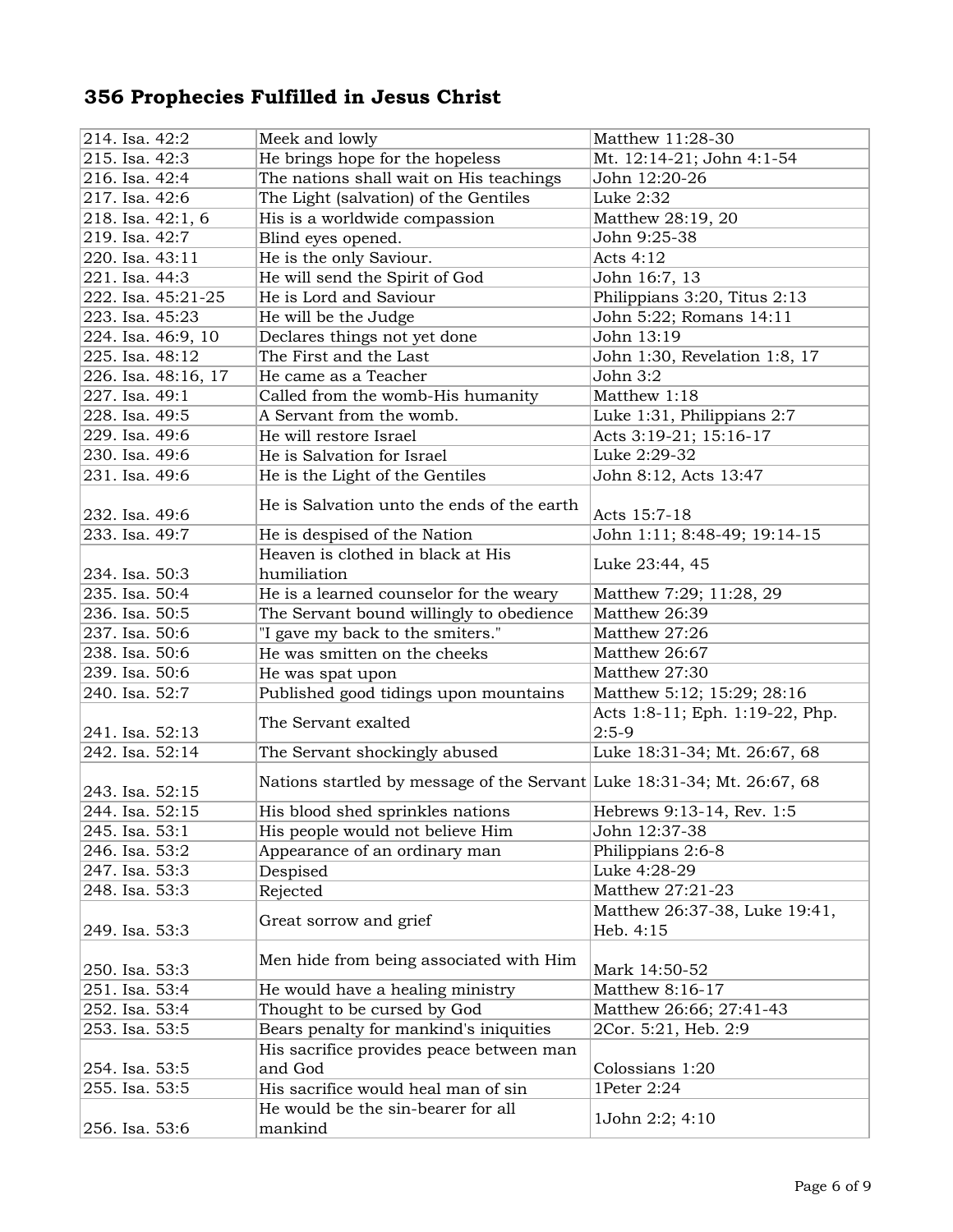|                    | God's will that He bear sin for all mankind |                                   |
|--------------------|---------------------------------------------|-----------------------------------|
| 257. Isa. 53:6     |                                             | Galatians 1:4<br>Matthew 27:27-31 |
| 258. Isa. 53:7     | Oppressed and afflicted                     |                                   |
| 259. Isa. 53:7     | Silent before his accusers                  | Matthew 27:12-14                  |
| 260. Isa. 53:7     | Sacrificial lamb                            | John 1:29, 1Peter 1:18-19         |
| 261. Isa. 53:8     | Confined and persecuted                     | Matthew 26:47-75; 27:1-31         |
| 262. Isa. 53:8     | He would be judged                          | John 18:13-22                     |
| 263. Isa. 53:8     | Killed                                      | Matthew 27:35                     |
| 264. Isa. 53:8     | Dies for the sins of the world              | 1John 2:2                         |
| 265. Isa. 53:9     | Buried in a rich man's grave                | Matthew 27:57                     |
| 266. Isa. 53:9     | Innocent and had done no violence           | Luke 23:41, John 18:38            |
| 267. Isa. 53:9     | No deceit in his mouth                      | 1Peter 2:22                       |
| 268. Isa. 53:10    | God's will that He die for mankind          | John 18:11                        |
| 269. Isa. 53:10    | An offering for sin                         | Matthew 20:28, Galatians 3:13     |
| 270. Isa. 53:10    | Resurrected and live forever                | Romans 6:9                        |
| 271. Isa. 53:10    | He would prosper                            | John 17:1-5                       |
| 272. Isa. 53:11    | God fully satisfied with His suffering      | John 12:27                        |
| 273. Isa. 53:11    | God's servant would justify man             | Romans 5:8-9, 18-19               |
| 274. Isa. 53:11    | The sin-bearer for all mankind              | Hebrews 9:28                      |
| 275. Isa. 53:12    | Exalted by God because of his sacrifice     | Matthew 28:18                     |
|                    | He would give up his life to save mankind   |                                   |
| 276. Isa. 53:12    |                                             | Luke 23:46                        |
| 277. Isa. 53:12    | Numbered with the transgressors             | Mark 15:27-28; Luke 22:37         |
| 278. Isa. 53:12    | Sin-bearer for all mankind                  | 1Peter 2:24                       |
| 279. Isa. 53:12    | Intercede to God in behalf of mankind       | Luke 23:34, Rom. 8:34             |
| 280. Isa. 55:3     | Resurrected by God                          | Acts 13:34                        |
| 281. Isa. 55:4     | A witness                                   | John 18:37                        |
| 282. Isa. 55:4     | He is a leader and commander                | Hebrews 2:10                      |
| 283. Isa. 55:5     | God would glorify Him                       | Acts 3:13                         |
| 284. Isa. 59:16    | Intercessor between man and God             | Matthew 10:32                     |
| 285. Isa. 59:16    | He would come to provide salvation          | John 6:40                         |
|                    | He would come to Zion as their Redeemer     |                                   |
| 286. Isa. 59:20    |                                             | Luke 2:38                         |
| 287. Isa. 60:1-3   | He would shew light to the Gentiles         | Acts 26:23                        |
| 288. Isa. 61:1     | The Spirit of God upon him                  | Matthew 3:16-17                   |
| 289. Isa. 61:1     | The Messiah would preach the good news      | Luke 4:16-21                      |
| 290. Isa. 61:1     | Provide freedom from the bondage of sin     | John 8:31-36                      |
| 291. Isa. 61:1-2   | Proclaim a period of grace                  | Galatians 4:4-5                   |
| 292. Jer. 11:21    | Conspiracy to kill Jesus                    | John 7:1, Matthew 21:38           |
| 293. Jer. 23:5-6   | Descendant of David                         | Luke 3:23-31                      |
|                    |                                             |                                   |
| 294. Jer. 23:5-6   | The Messiah would be both God and Man       | John 13:13, 1Ti 3:16              |
| 295. Jer. 31:22    | Born of a virgin                            | Matthew 1:18-20                   |
| 296. Jer. 31:31    | The Messiah would be the new covenant       | Matthew 26:28                     |
| 297. Jer. 33:14-15 | Descendant of David                         | Luke 3:23-31                      |
| 298. Eze.34:23-24  | Descendant of David                         | Matthew 1:1                       |
| 299. Eze.37:24-25  | Descendant of David                         | Luke 1:31-33                      |
| 300. Dan. 2:44-45  | The Stone that shall break the kingdoms     | Matthew 21:44                     |
| 301. Dan. 7:13-14  | He would ascend into heaven                 | Acts 1:9-11                       |
| 302. Dan. 7:13-14  | Highly exalted                              | Ephesians 1:20-22                 |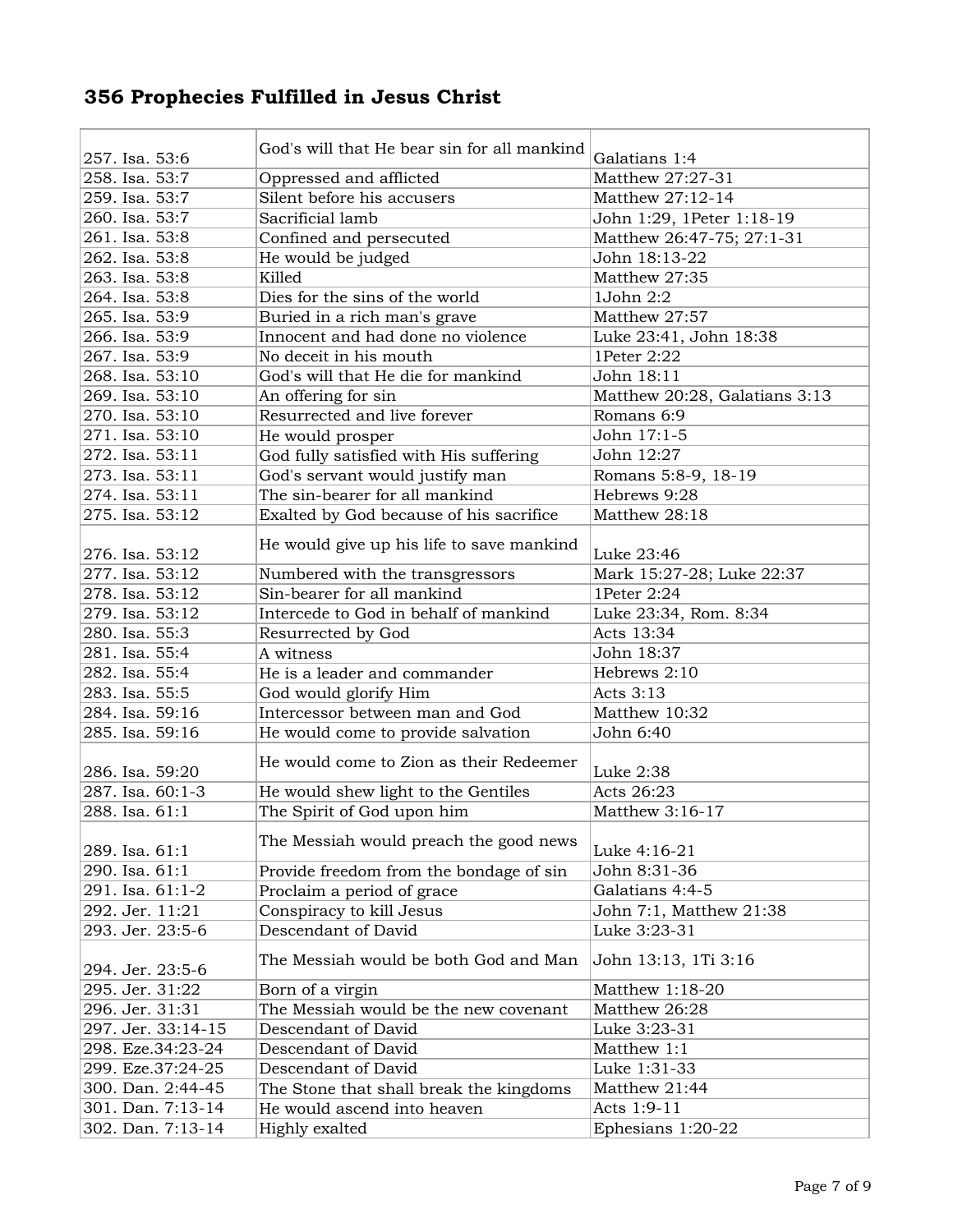| 303. Dan. 7:13-14   | His dominion would be everlasting                        | Luke 1:31-33               |
|---------------------|----------------------------------------------------------|----------------------------|
| 304. Dan. 9:24      | To make an end to sins                                   | Galatians 1:3-5            |
| 305. Dan. 9:24      | To make reconciliation for iniquity                      | Romans 5:10, 2Cor. 5:18-21 |
| 306. Dan. 9:24      | He would be holy                                         | Luke 1:35                  |
| 307. Dan. 9:25      | His announcement                                         | John 12:12-13              |
| 308. Dan. 9:26      | Cut off                                                  | Matthew 16:21; 21:38-39    |
| 309. Dan. 9:26      | Die for the sins of the world                            | Hebrews 2:9                |
|                     |                                                          |                            |
| 310. Dan. 9:26      | Killed before the destruction of the temple              | Matthew 27:50-51           |
| 311. Dan. 10:5-6    | Messiah in a glorified state                             | Revelation 1:13-16         |
| 312. Hos. 11:1      | He would be called out of Egypt                          | Matthew 2:15               |
| 313. Hos. 13:14     | He would defeat death                                    | 1Corinthians 15:55-57      |
| 314. Joel 2:32      | Offer salvation to all mankind                           | Romans 10:9-13             |
| 315. Jonah 1:17     | Death and resurrection of Christ                         | Matthew 12:40; 16:4        |
| 316. Mic. 5:2       | Born in Bethlehem                                        | Matthew 2:1-6              |
| 317. Mic. 5:2       | Ruler in Israel                                          | Luke 1:33                  |
| 318. Mic. 5:2       | From everlasting                                         | John 8:58                  |
| 319. Hag. 2:6-9     | He would visit the second Temple                         | Luke 2:27-32               |
| 320. Hag. 2:23      | Descendant of Zerubbabel                                 | Luke 2:27-32               |
| 321. Zech. 3:8      | God's servant                                            | John 17:4                  |
| 322. Zech. 6:12-13  | Priest and King                                          | Hebrews 8:1                |
| 323. Zech. 9:9      | Greeted with rejoicing in Jerusalem                      | Matthew 21:8-10            |
| 324. Zech. 9:9      | Beheld as King                                           | John 12:12-13              |
| 325. Zech. 9:9      | The Messiah would be just                                | John 5:30                  |
| 326. Zech. 9:9      | The Messiah would bring salvation                        | Luke 19:10                 |
| 327. Zech. 9:9      | The Messiah would be humble                              | Matthew 11:29              |
| 328. Zech. 9:9      | Presented to Jerusalem riding on a donkey                | Matthew 21:6-9             |
| 329. Zech. 10:4     | The cornerstone                                          | Ephesians 2:20             |
| 330. Zech. 11:4-6   | At His coming, Israel to have unfit leaders              | Matthew 23:1-4             |
| 331. Zech. 11:4-6   | Rejection causes God to remove His<br>protection         | Luke 19:41-44              |
| 332. Zech. 11:4-6   | Rejected in favor of another king                        | John 19:13-15              |
| 333. Zech. 11:7     | Ministry to "poor," the believing remnant                | Matthew 9:35-36            |
| 334. Zech. 11:8     | Unbelief forces Messiah to reject them                   | Matthew 23:33              |
| 335. Zech. 11:8     | Despised                                                 | Matthew 27:20              |
|                     | Stops ministering to those who rejected                  |                            |
| 336. Zech. 11:9     | Him                                                      | Matthew 13:10-11           |
|                     |                                                          |                            |
| 337. Zech. 11:10-11 | Rejection causes God to remove protection                | Luke 19:41-44              |
| 338. Zech. 11:10-11 | The Messiah would be God                                 | John 14:7                  |
| 339. Zech. 11:12-13 | Betrayed for thirty pieces of silver                     | Matthew 26:14-15           |
| 340. Zech. 11:12-13 | Rejected                                                 | Matthew 26:14-15           |
| 341. Zech. 11:12-13 | Thirty pieces of silver cast in the house of<br>the Lord | Matthew 27:3-5             |
| 342. Zech. 11:12-13 | The Messiah would be God                                 | John 12:45                 |
| 343. Zech. 12:10    | The Messiah's body would be pierced                      | John 19:34-37              |
| 344. Zech. 12:10    | The Messiah would be both God and man                    | John 10:30                 |
| 345. Zech. 12:10    | The Messiah would be rejected                            | John 1:11                  |